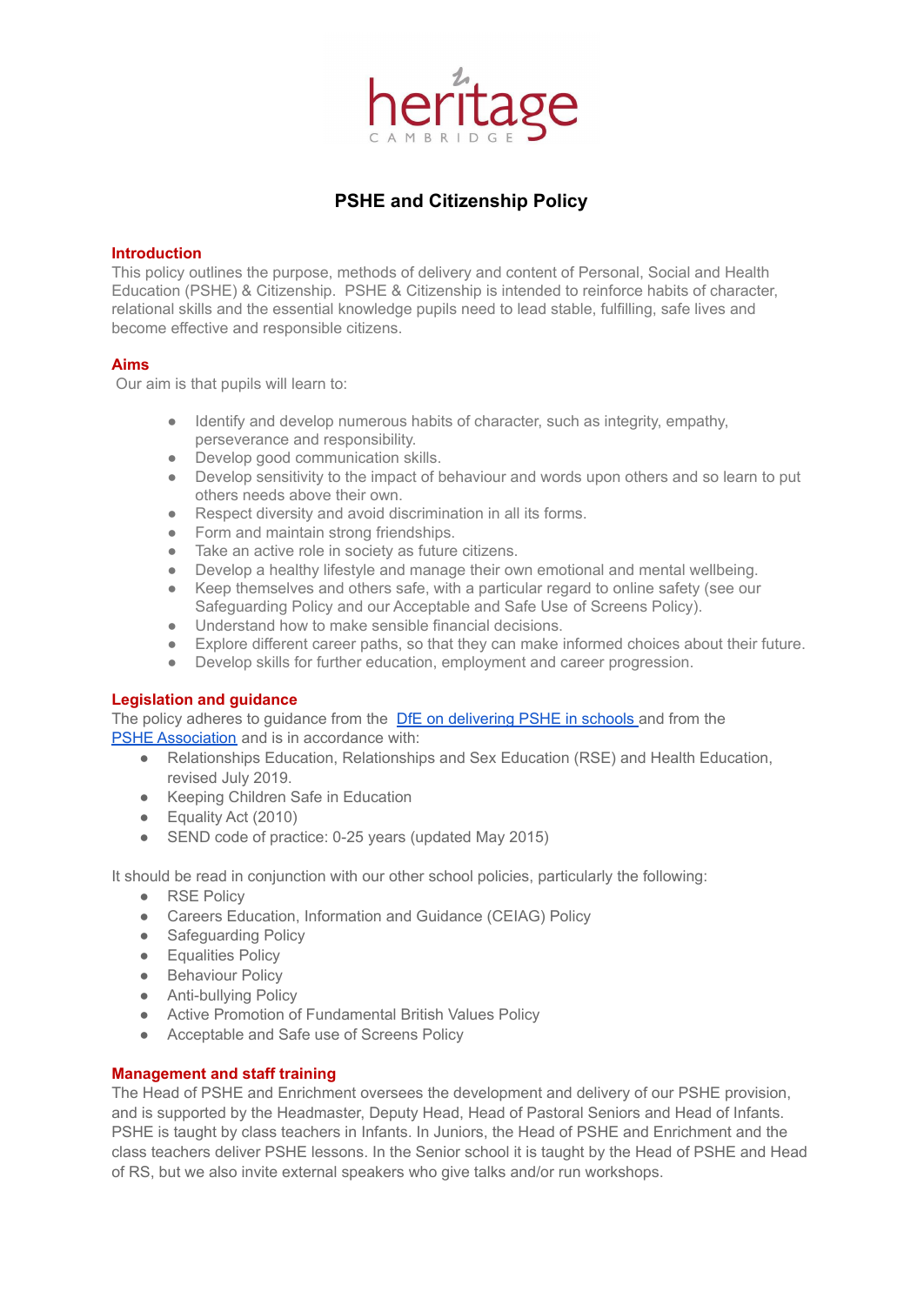Staff are kept informed of developments in key aspects of PSHE, including links with safeguarding, inclusion, equality, child protection and anti bullying, through regular training provided at staff meetings and INSET days, and through Educare courses.

# **Embedded PSHE & Citizenship Education**

We aim to embed our PSHE and citizenship education into the school culture and curriculum. The most effective intervention into a child's life to teach key life lessons and to help shape character happens at unexpected times. It requires teachers to be alert to habits of character and ways of conducting relationships, and to intervene wisely at the right moment. PSHE and citizenship education is embedded into the life of the school in the following ways:

- Our Christian Ethos permeates the life of Heritage School, particularly the values that shape teacher expectations.
- In the Infant and Junior Schools habits are identified as the focus of discussion and comment. Teachers return to these habits in the classroom context frequently.
- In Assemblies we discuss key values and beliefs, and explore current political, social and cultural events.
- We closely monitor interactions between children, at break times in particular.
- A discussion of core values arises naturally throughout the curriculum as we examine a text in literature or an episode in history, for example.
- Across the curriculum and in our Enrichment programme we consider the important role of public institutions,and we reinforce Fundamental British Values (see our Active Promotion of Fundamental British Values Policy). We regularly invite visiting speakers from the Police and other public services.
- Pupils are encouraged to serve others by getting involved in our Community service projects. These include: supporting the food bank, raising money for various charities and picking up litter in the community.
- In the Senior school, pupils meet regularly with personal tutors to discuss their emotional and physical wellbeing, as well as plans for further education and employment.

# **PSHE & Citizenship Programmes of study**

PSHE and Citizenship lessons are timetabled weekly in Infants and alternate weeks in Juniors. In Seniors they are taught once a fortnight, as well as in dedicated 'off-timetable' sessions. The topics are detailed in our schemes of work.

The programme of study focuses on three core overlapping themes:

- ❏ Health and Wellbeing,
- ❏ Relationships,
- ❏ Living in the wider world.

We explore different aspects of each of these themes every year throughout the school.

# **Assessing learning in PSHE**

The benchmark upon which progress is measured is each pupil's own starting point, not the performance of others or the requirements of an exam syllabus. To do this we use a combination of teacher assessment and pupil peer and self- assessment. Pupils must be given time and space in a PSHE lesson to reflect on their learning, either privately or through discussion.

We identify a starting point through the use of a variety of baseline activities, such as brainstorming, mind maps, questionnaires, discussion, roleplays, responses to a picture or video clip. At the end of the lesson, or series of lessons, pupils can revisit and evaluate their original responses in the baseline activity to see how far they have come on in their learning. Other endpoint activities which demonstrate learning might include presentations, discussions, producing a blog or keeping a journal.

#### **Safeguarding**

We believe that it is essential to create a safe, non-judgemental learning environment in which pupils can share feelings, explore values and attitudes, express opinions and consider those of others.